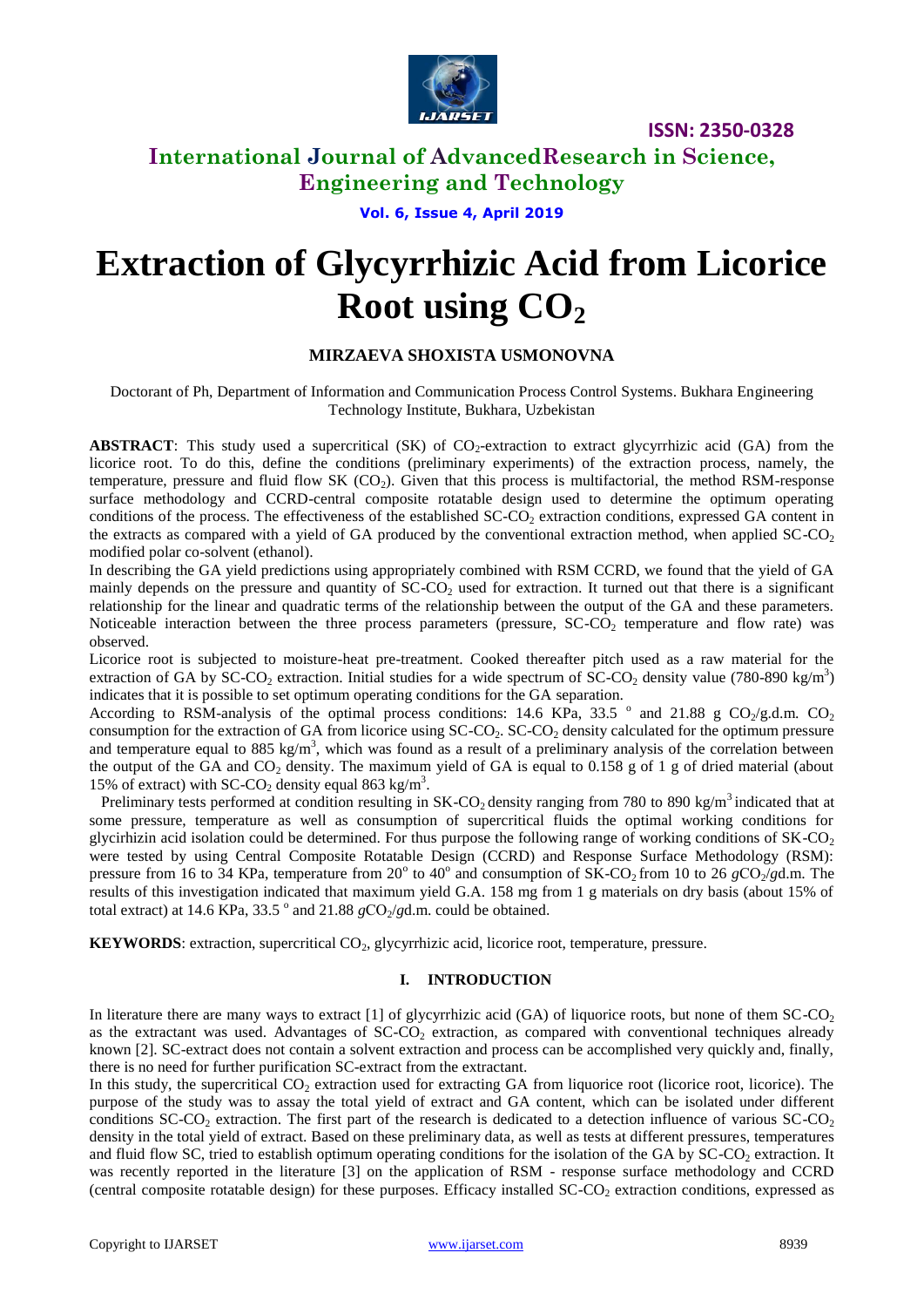

# **International Journal of AdvancedResearch in Science, Engineering and Technology**

#### **Vol. 6, Issue 4, April 2019**

the content of diosgenin (DW) in the extracts, as compared with the output of DG obtained by traditional extraction  $(ethanol + water)$ .

Moreover, studies on the effect of pressure, temperature, and  $SC\text{-}CO<sub>2</sub>$  flow to the output of the GA, as well as the interaction of these parameters during the process is not carried out until now. It appears that the selectivity of a  $CO<sub>2</sub>$ extraction can be achieved by using different-pressure, temperature and density of  $SCCO<sub>2</sub>$  so as to return solubility SC-CO<sub>2</sub>, which is directly dependent on the density of [3].

#### **II. EXPERIMENTAL PART**

The traditional source of GA, which refers to the steroidal saponins and its molecule is very similar to the structure of the adrenal hormones (cortisone, etc.), and therefore is used in hormone replacement therapy, are the roots of liquorice (G lycyrrhiza glabral). Extract GC brownish-yellow, completely dissolve in water contains 5-18% of dissolved substances.

Roots were pretreatment water – head (105  $\degree$  C, 10 min.), which the aim of softening materials, and then prepare the pitch size of 0.3-0.5 mm and 0.4 mm thick.

Extraction was carried out in weighing bottles firm autoclave ASTELL (CK), the extracts were collected in receptacles to determine their total content. Samples were stored in the refrigerator  $(-5 \degree C)$  for GC analysis by liquid chromatography of high resolution (HPTLC, ELSA company Ing - Techn 2000, UK).

Effect of SC-CO2 extraction was investigated at 40 ° C and 15 MPa. Samples were collected and after extracts of different extraction time, which corresponded to a specific SC-flow fluid. extract yield was compared and used for further analysis of the impact of operating conditions.

To investigate the influence of pressure, temperature and duration of extraction (SC-CO<sub>2</sub> flow rate), as well as their interaction are used RSM CCRD. A similar procedure was used previously [1]. However, instead of comparing the output diosgenin SC-CO<sub>2</sub> extraction was determined using a "overlapping" parameters (output DG received SC-CO<sub>2</sub> was compared with the yield by the method [2]) as a dependent variable [1], the total extract yield per gram cooked isolate Content and DG 100 g or isolate total 100 g of dry plants used in this study. Investigated parameters were pressure (denoted as  $x_1$ , MPa, temperature ( $x_2$ , C) and the amount of consumed  $CO_2$  ( $x_3$ , mCO<sub>2</sub> / mGK). Actual and coded variables using in the experimental scheme, determined on the basis of initial tests carried out for different SC- $CO<sub>2</sub>$  density. The central experience of building are 3 variables and all 20 experiments, including 9 factorial, 5 vertices and 6 central points for the RSM and CCRD analysis and used as shown in Table. 1. Polinomal equation 2nd order was considered to GC yield prediction as a function of independent  $(i = 3)$  pressure  $(x_1)$ , temperature  $(x_2)$  and the amount of  $CO<sub>2</sub>$  (x<sub>3</sub>) as encoded value

$$
\gamma = \sum \beta_0 + \sum \beta_i x_i + \sum \beta_{ij} x_i^2 + \sum \sum \beta_{ij} x_i x_j
$$

true for  $j < 1$  and  $i = 3$ .

Matlab version 2014 for the application of RSM and analysis of experimental data with a 3-dimensional surface and dependence «contourplots» independent variables and their inter-actions was used [7].

#### **A. DRIVING EXPERIENCES**

#### **III. RESULTS AND ITS DISCUSSION**

To extract glycyrrhizic acid (GA) of the licorice root with  $SC\text{-}CO<sub>2</sub>$  as an extractant in the following diagram of the experiments were examined.

Based on preliminary studies coded next network parameters  $(x_1, x_2, x_3)$  and uncoded parameters  $(X_1$  - Pressure, MPa  $X_2$  - temperature, °S and  $X_3$  consumption SC-CO<sub>2</sub> gCO<sub>2</sub> / g d.m) were selected, as shown in Table. 1.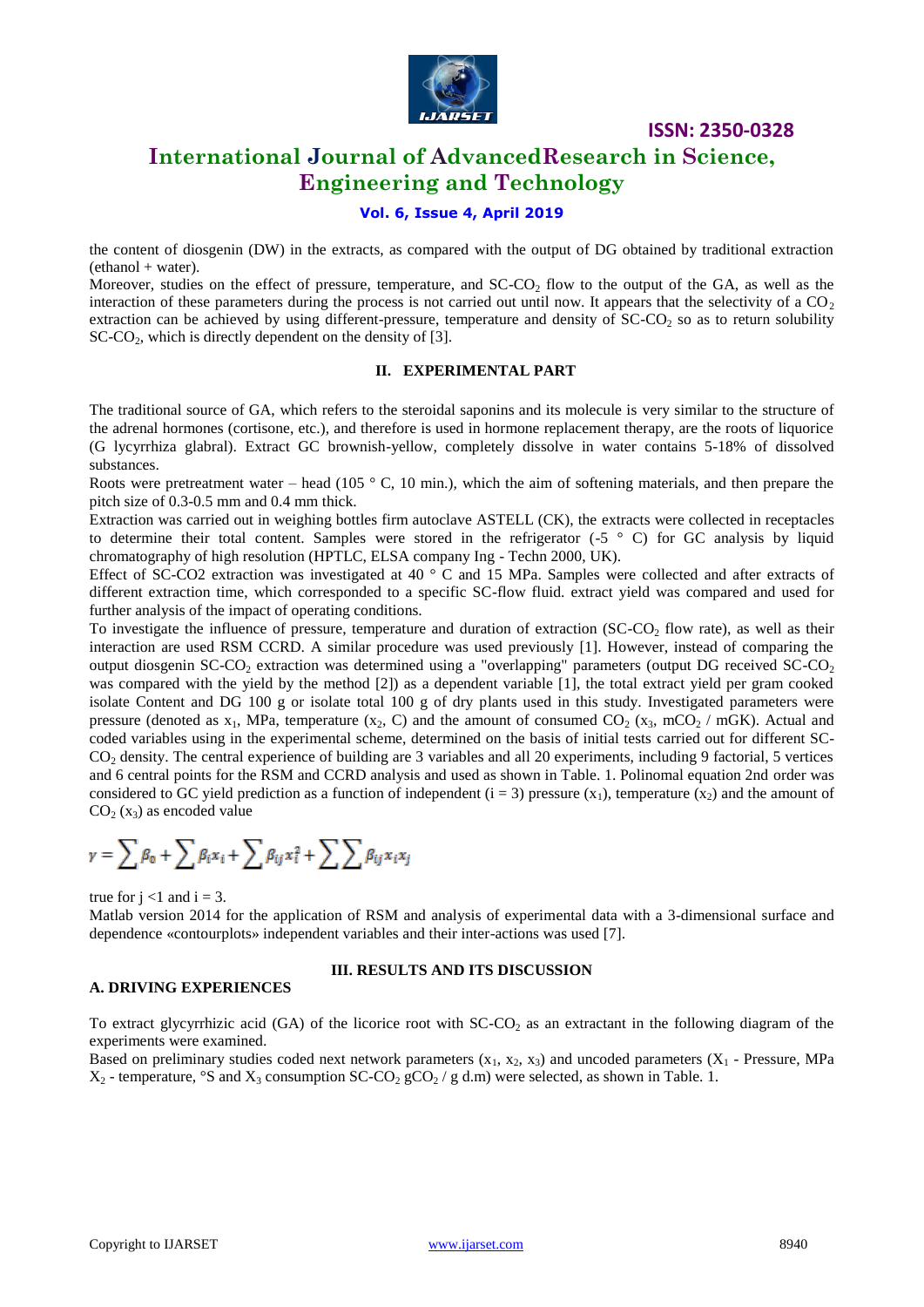

# **International Journal of AdvancedResearch in Science, Engineering and Technology**

## **Vol. 6, Issue 4, April 2019**

**Table. 1.** Uncoded and coded values independent variables using in the RSM scheme

| The coded values | $P_1(MPa)$ | t, $\mathrm{^0S}$<br>Consumption $CO2$ |                              |
|------------------|------------|----------------------------------------|------------------------------|
|                  |            |                                        | $(r_{\rm CO2}/r_{\rm d.m.})$ |
| $-1.598$         | 8.2        | 20                                     | 10.68                        |
| $-1$             | 10         | 24                                     | 14                           |
|                  | 12.5       | 30                                     | 18                           |
| $+1$             | 15         | 36                                     | 22                           |
| $+1.598$         | 16.8       |                                        | 26.6                         |

a) density  $SK\text{-}CO_2$  780-899.0 kg/m<sup>3</sup>; b) t = 30 °S – central point,  $\pm 10$  °; c) P<sub>kr</sub> = 7.41 MPa

Rotatable scheme applied to the above independent variables (pressure, temperature, CO2 loss), which resulted in 20 runs. Effect of  $SC$ - $CO<sub>2</sub>$  density and time.









Effect of SC-extraction time (15 MPa and 30  $\degree$  C) on GA yields shown in Fig. 1. It was found that the overall yield of extract can be increased by almost 2-times, while if SC-CO2 extraction increased from 80 min (CO<sub>2</sub> = 12 gCO<sub>2</sub>/g d.m) and 150 min (22 g  $CO_2$  / g d.m). Interestingly, if the proceeds to further increase the extraction time and ends after 180 minutes, it reached only the additional (10%) increase in the yield of the extract. This has been primarily for 150 min. SCE duration (rate of CO2 22 gCO2 / g d.m.) in which analyzed the total extract yield for different density 780-890 kg / m3). The results of these experiments are shown in Fig. 2.

Used for SC-CO<sub>2</sub> density above 800 kg / m3 of extract yield was more than 6% and about 880 kg / m3 attained maximum yield (7%). Although the relationship between the yield of the total extract and the density of SC-CO2 indicates that a maximum value of the output would be at a density of about 880 kg / m3, more realistic to assume that the yield could be higher for a density higher than 800 kg / m3 and that with increasing density above 880 kg / m3 total yield primary extract should be between 6 and 7% ( $g_{\rm exp}/g$  d.m 100).

According to preliminary experiments, although there were a limited number of (6), it is obvious that the desired optimum operating conditions for extraction can be set for SC-CO2 density higher than 800-840 kg / m3 and less than 880 kg / m3. This conclusion stems from experiments conducted at the same length (150 m) and further detailed and more accurate pressure and temperature analysis (including CO2 density) as well as the effect of SC-CO2 flow rate (i.e., the extraction time) carried out by using RSM and CCRD.

#### **B. RSM AND CCRD ANALYSIS**

Rotatable scheme used for the above three variables (pressure, temperature,  $CO<sub>2</sub>$  consumption), which is given 20 times. The results of determination of total extract yield are shown in Table. 2.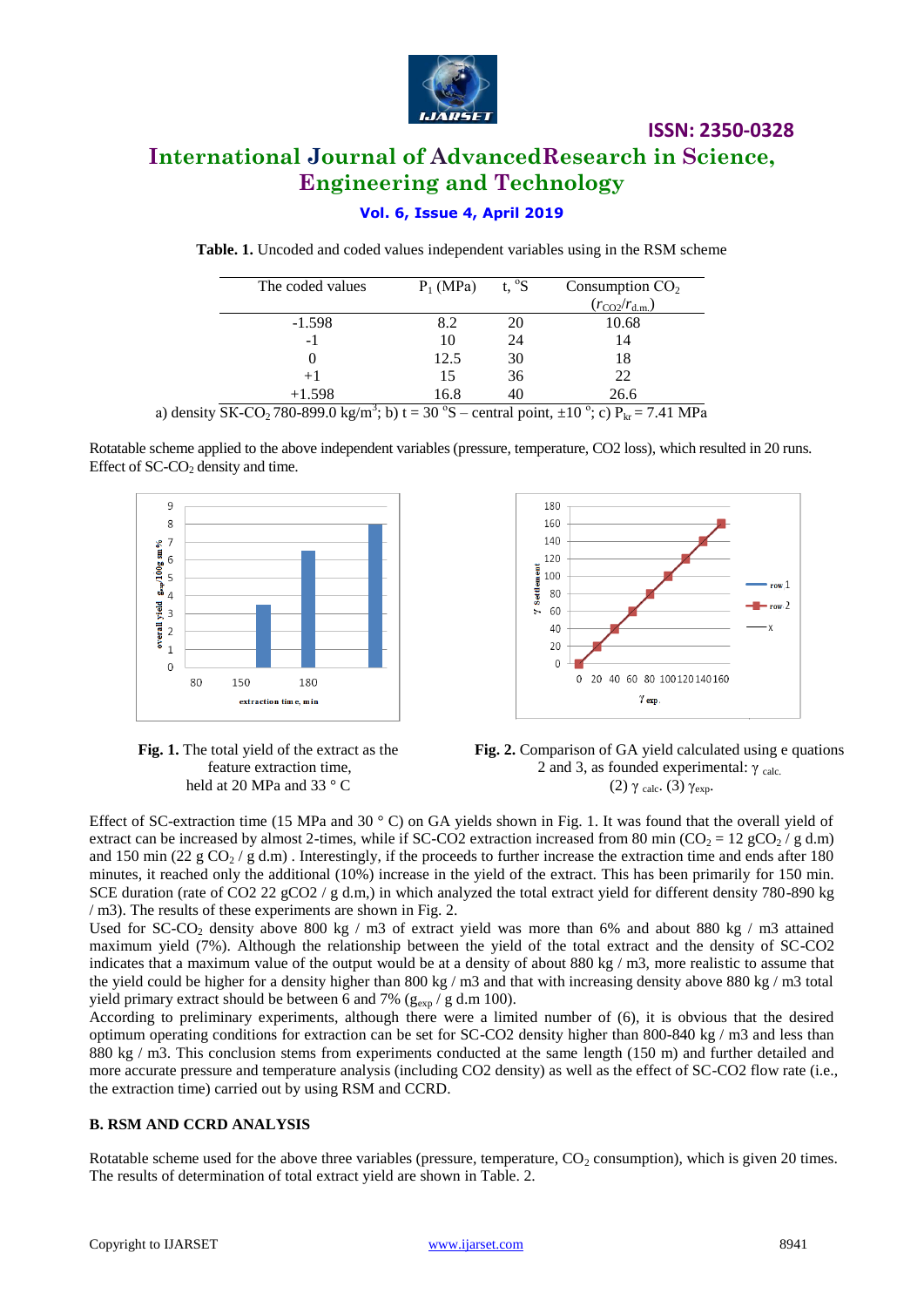

# **International Journal of AdvancedResearch in Science, Engineering and Technology**

#### **Vol. 6, Issue 4, April 2019**

**Table. 2.** The overall yield and allocation of GA using SC-CO<sub>2</sub> extraction, conducted under various conditions

| Pressure,           | Temperature         | Amount                               | Density                    | yield extracts               | yield GK |
|---------------------|---------------------|--------------------------------------|----------------------------|------------------------------|----------|
| (coded value) $x_1$ | (coded value) $x_2$ | consumption                          | CO <sub>2</sub>            | $(r_{\rm exp}/r_{\rm d.m.})$ | r/r.d.m  |
|                     |                     | CO <sub>2</sub> (kg/m <sup>3</sup> ) | $\frac{\text{(kg/m}^3)}{}$ |                              |          |
| $+1$                | $+1$                | $+1$                                 | 890                        | 90.1                         | 134      |
| $+1$                | $+1$                | $-1$                                 | 890                        | 80.2                         | 120      |
| $+1$                | $-1$                | $+1$                                 | 947                        | 80.2                         | 126      |
| $+1$                | $-1$                | $-1$                                 | 947                        | 70.3                         | 104      |
| $-1$                | $+1$                | $+1$                                 | 781                        | 60.8                         | 101      |
| $-1$                | $+1$                | $-1$                                 | 781                        | 60.1                         | 92       |
| $-1$                | $-1$                | $+1$                                 | 859                        | 70.3                         | 101      |
|                     | $-1$                | $-1$                                 | 859                        | 32.0                         | 51       |
| $+1.678$            | 0                   | 0                                    | 943                        | 24.2                         | 36       |
| $-1.678$            |                     | 0                                    | 769                        | 22.8                         | 34       |
|                     | $+1.678$            | 0                                    | 821                        | 100.4                        | 158      |
|                     | $-1.678$            | 0                                    | 912                        | 94.2                         | 142      |
|                     | $\Omega$            | $+1.678$                             | 876                        | 94.2                         | 142      |
|                     | 0                   | $-1.678$                             | 876                        | 62.8                         | 94       |
|                     |                     | 0                                    | 780                        | 90.4                         | 140      |
|                     | 0                   | 0                                    | 780                        | 90.4                         | 140      |
|                     |                     | 0                                    | 780                        | 90.5                         | 141      |
|                     | 0                   | 0                                    | 780                        | 90.4                         | 140      |
|                     | 0                   | 0                                    | 780                        | 90.2                         | 139      |
|                     | 0                   | 0                                    | 780                        | 90.2                         | 139      |

The influence of pressure, temperature and amount of  $CO<sub>2</sub>$  yield of GA and a quadratic function of the process parameters defined by equation (1) was tested. Using analysis of variance (ANOVA), calculated values of various coefficients that determine the yield of GA.

Linear and quadratic effect variables, and also their interaction and coe-patients, the value of the variables obtained by ANOVA calculated and displayed probable equation that is an empirical interaction between the output of the GA and independent variables (2).

 $\gamma = 0.70 + 0.033x_1 + 0.024x_2 + 0.073x_3 - 0.220.22x_1^2 + 0.001668x_2^2 - 0.064x_3^2 + 0.007802x_1x_2 + 0.000088x_1x_3 + 0.0008878x_2x_3$  (2)

where  $\gamma$  yield of GA (mgGA / g d.m) and x<sub>1</sub> - coded value of pressure, x<sub>2</sub> - coded temperature and x<sub>3</sub> coded value of the number of used  $SC-CO<sub>2</sub>$ , as shown in the Table. 1.

Since the value of  $\mathbb{R}_{2}$  (0.9088) is greater than 0.8 which indicates that the model good confirms results.

Both linear and quadratic terms for the SC-CO<sub>2</sub> consumption had a greater loyalty ( $p \lt 0.05$ ), as well as linear and quadratic terms of pressure. Interactions between the pressure, temperature and amount of  $CO<sub>2</sub>$  were not significant. Conducting RSM analysis showed the initial results and expectations, and that the pressure and  $SC-CO<sub>2</sub>$  consumption designated-as  $x_1$ ,  $x_3$  and  $x_1^2$ ,  $x_3^2$  terms were significant parameters of the model, which means that these independent variables (pressure and flow  $CO<sub>2</sub>$ ) could be used to determine the yield of GA with SC-CO<sub>2</sub> extraction.

Despite the fact that the extraction duration increases the yield of GA, it increases the cost of such an operation, and thus, an appropriate time may be set based on the results of this study.

The effect of temperature on the SC-CO<sub>2</sub> was observed after two possible effect on GA - extraction, although as mentioneding statistical analysis, the effect of temperature on the yield of GA was insignificant. Knowing that SCFE also designated as the process of "degradation", which means a combination of extraction and distillation, apparently high pressure SC-CO<sub>2</sub> was not favorable to the extraction (high density), while the high temperature increases the vapor pressure of the different compounds. However, according to the molecular weight of GA, as well as other compounds that could be extracted from liquorice, one would expect very little effect of temperature on extraction yield of GA. Thus, obviously GA has a low vapor pressure at the temperatures used in this study (30-50 °C) and RSM analysis showed this state, when the temperature (as a coded value of  $x_2$ ) is almost insignificant parameter, which defines the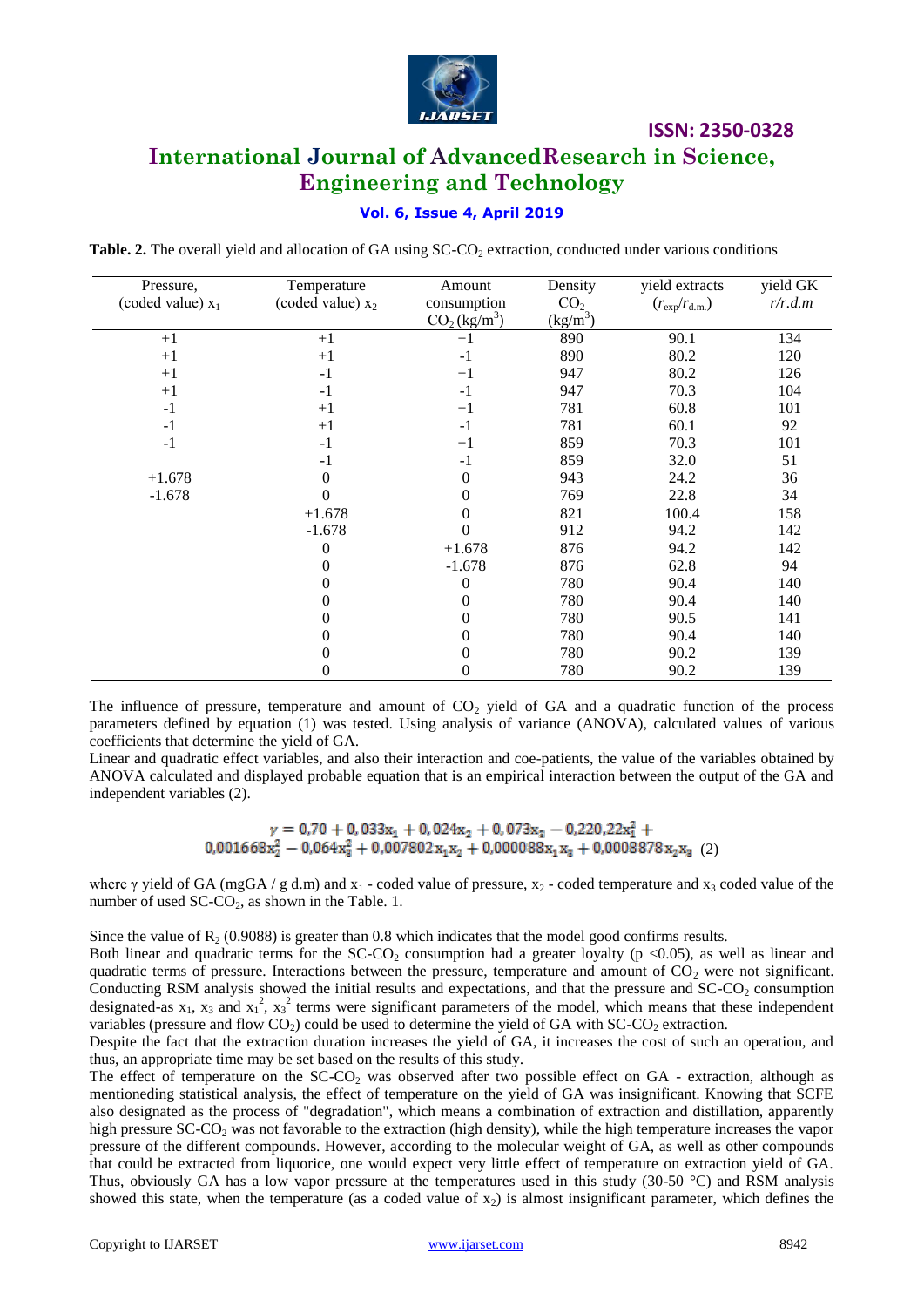

# **International Journal of AdvancedResearch in Science, Engineering and Technology**

## **Vol. 6, Issue 4, April 2019**

output of GA SCF extraction (Equation 1 ). Furthermore, the temperature increase at constant pressure leads to a reduction in  $CO<sub>2</sub>$  density and thus reduces the effect of the solvent. Thus, the yield of HA increasing with increasing temperature analyzed, but noticeable effect is not detected.

Bearing in mind that the more important the independent variables with significant importance and influencing on the yield of HA are the pressure and flow  $SC-CO<sub>2</sub>$  and the following simplified equation could be used to calculate the isolation of licorice:

$$
\gamma = 0.70 + 0.32x_1 + 0.073x_3 - 0.22x_1^2 - 0.064x_3^2 \tag{3}
$$

This equation can be used to output (γ) GA at pressures from 16.9 to 32.2 MPa (coded value x<sub>1</sub> -1.662 +1.668) and for flow rates of SC-CO<sub>2</sub> from 11.08 to 28.84 (also used as  $x_2$  coded value from -1.688 to +1.668).

A comparison of the selected number of GA  $\gamma$  calculated using equations (2) and (3) and the experimentally found values,  $\gamma_{\rm exp}$  is shown in Fig. 2. Shown only a small difference of correlation coefficient between calculated and experimentally determined values of  $\gamma$  (r = 0.987 and using the equation (2), r = 0.989) is also used to show the results of the RSM-CCRD analysis.

It was shown that the amount of extract that can be obtained from licorice roots ranges from 8.17 to 16.80%. These results can be compared with the literature data, where extraction combined with microwave treatment and they accounted for  $8.7\%$ -16.8%. Some other literature data refer to SC-CO<sub>2</sub> extraction [4]. However, these authors use the term, defined as the ratio of  $SC-CO<sub>2</sub>$  output to what occurs when classical methods of extraction. They found that  $SC-$ CO2 extraction gives a yield of 20-85%, while in the classical method the yield ranges from 11-43%. You should also point out that  $SC-CO<sub>2</sub>$  extraction of licorice roots include vegetable processing [3], which was absent from the techniques used earlier in [4].

In accordance with the RSM analysis, optimum conditions for maximum yield GK (158 mghc/g d.m) are 14.6 KPa 38.8 <sup>O</sup>S and 21.88 g CO<sub>2</sub>/g d.m. use (or CO<sub>2</sub> for 150 min extraction). The density of CO<sub>2</sub> is calculated for the optimal values of pressure and temperature equal to 885 kg/m<sup>3</sup>, which was also found in the result of the preliminary correlation analysis between the output of GK and the density of  $CO<sub>2</sub>$ . As shown in the literature of optimum conditions for SC- $CO_2$  extraction are 14.6 KPa, <sup>O</sup>S and 129.8 33.5 min (4.5) which is quite close to the optimal conditions we found.

Results  $SC-CO<sub>2</sub>$  optimization carried out in this study as well as those available in the literature for different plants proved that the temperature of extraction has little effect (or ignore) to the extraction (output) of the civil code. It is also important to note that this is the first study provides data on  $SC-CO<sub>2</sub>$  extraction of GA from licorice roots.

#### **IV. CONCLUSION**

In the present study to describe and predict the yield of GA under different conditions  $SC\text{-}CO<sub>2</sub>$  extraction adequately used RSM in combination with CCRD. The yield of GA mainly depends on the pressure and quantity of  $SC-CO<sub>2</sub>$  used for extraction. It turned out that there is a significant relationship for the linear and quadratic terms of the relationship between the output of the GA and these parameters. There was no significant interaction between the three process parameters (pressure, temperature and consumption SC-CO<sub>2</sub>). The optimal conditions: 14.6 kPa, 33.5° and 21.88 g CO<sub>2</sub>  $\sqrt{g}$  d.m. CO<sub>2</sub> consumption for the extraction of GA from licorice using SC-CO<sub>2</sub>. The maximum yield of HA is equal to 158 mg of 1 g of dried material (about 15% of extract) may be carried out under certain optimum conditions, the extraction can be obtained at a maximum yield of GA-SC CO<sub>2</sub> density of about 863 kg / m<sup>3</sup>.

1. Glycyrrhizic acid yield is mainly dependent on the pressure and quantity of supercritical  $CO<sub>2</sub>$  used for extraction. There is a significant relationship for the linear and quadratic terms of the relationship between the output glitsirrizines acid and these parameters. There was no significant interaction between the three process parameters (pressure, temperature and amount of supercritical  $CO<sub>2</sub>$ ).

2. The optimal conditions: 14.6 kPa, 33.5° and 21.88 g CO<sub>2</sub> / g d.m to obtain the maximum yield of glycyrrhizic acid, 0.158 g of 1 g of dry material.

Importance and influence on the yield of GA are the pressure and flow SC-CO<sub>2</sub> and the following simplified equation could be used to calculate the allocation of licorice.

#### **REFERENCES**

<sup>[1]</sup> K.H.Gafurov, Sh.U.Mirzaeva, B.T.Muhammadiev, Supercritical CO<sub>2</sub> extraction kinetics with a co-solvent of fat-containing materials from melon seeds, Butlerov Communications, number 11, 48, Kazan, **2016** P. 35-39.